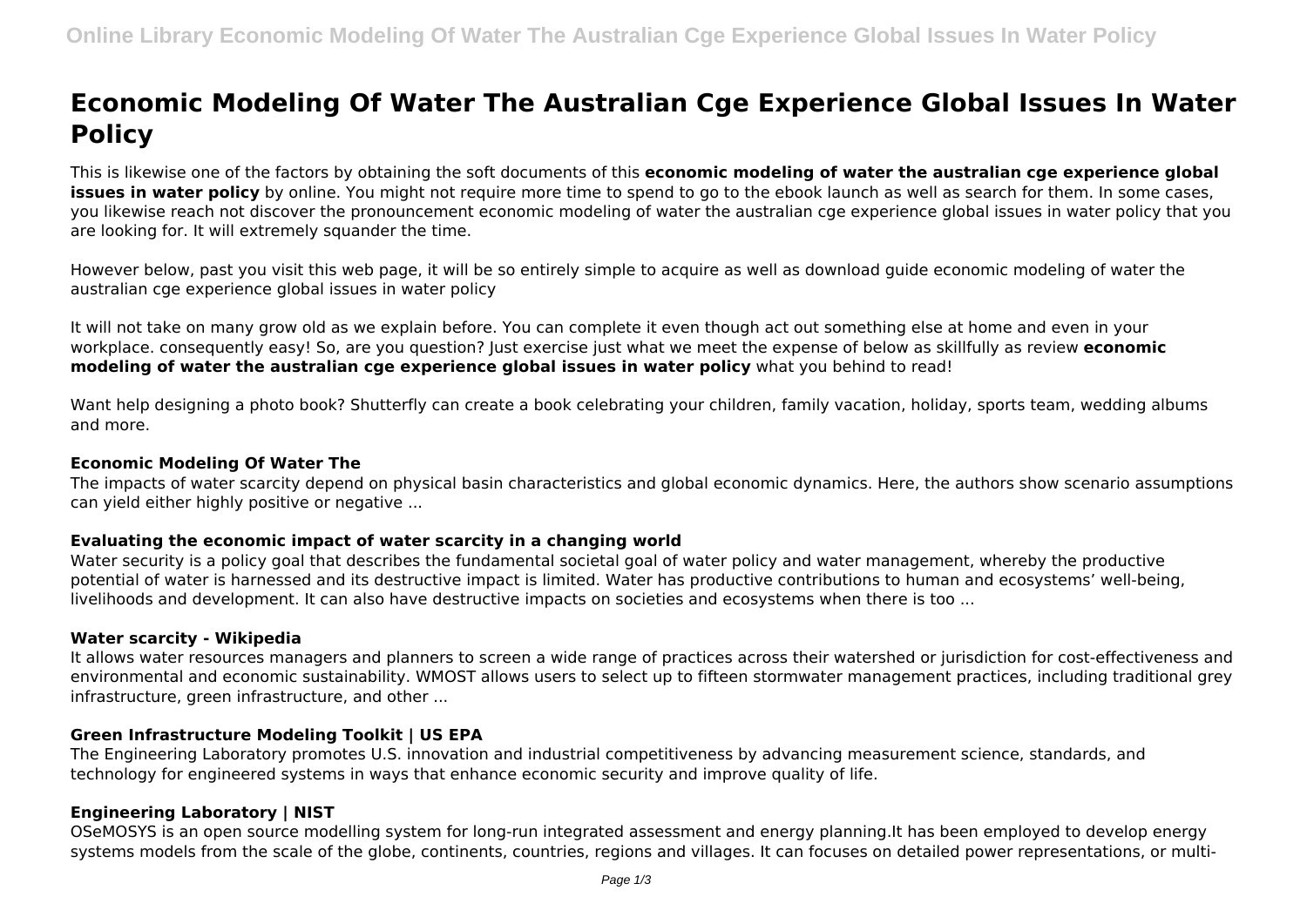resource (material, financial, all energy) systems.

#### **OSeMOSYS - Home**

GIS is critical in centralizing collected data, whether it is institutional knowledge, on paper, digital maps or in databases. This data can range from cadastral information, design mapping, utility modeling, geotechnical information, inspections, work orders, GPS field collection or any other location based items.

#### **GIS – Hurt & Proffitt**

Free webinars typically held on a quarterly basis on the last Wednesday of the month from 2:00-3:00 pm ET. EPA's Office of Research and Development hosts this webinar series to share current research activities and results.Through innovative science and engineering, EPA's researchers are developing cost-effective, sustainable solutions to 21st century complex water issues.

#### **Water Research Webinar Series | US EPA**

Modeling; Automation; Collection Systems; Stormwater; Watershed Management; Training & Certification; Workforce; ... Economic Incentives for Stormwater Control. USD 124.00 DEFAULT. Energy in Water Resource Recovery Facilities, MOP 32, 2nd Edition ... Information Technology for Water and Wastewater Utilities, MOP 33, 2nd Edition.

# **Store - WEF Community - Water Environment Federation**

The mission of the Texas Water Development Board (TWDB) is to lead the state's efforts in ensuring a secure water future for Texas and its citizens. Our mission is a vital part of Texas' overall vision and the state's mission and goals that relate to maintaining the viability of the state's natural resources, health, and economic development.

# **Groundwater Data | Texas Water Development Board**

Nature of Demand Modeling and Applications to Water Resource Planning The following discussion is presented to provide a general view of the nature of demand modeling and the procedures used to generate the forecasts. Along with the nature of the demand models, model para meterization techniques and forecasting performance criteria are also

# **TECHNIQUES FOR WATER DEMAND ANALYSIS AND FORECASTING: PUERTO RICO, A ...**

Water Survey of Canada's Real-Time Hydrometric Data; CLEVER Model Forecasts. The Channel Links Evolution Efficient Routing (CLEVER) Model provides 10-day real-time flow forecasts for select locations around British Columbia. During the spring freshet season the model is updated daily during business days, and on weekends during critical periods.

# **Current Streamflow Conditions and Flood Forecast Modeling**

Integrated assessment modelling (IAM) or integrated modelling (IM) is a term used for a type of scientific modelling that tries to link main features of society and economy with the biosphere and atmosphere into one modelling framework. The goal of integrated assessment modelling is to accommodate informed policy-making, usually in the context of climate change though also in other areas of ...

# **Integrated assessment modelling - Wikipedia**

Drought, Fire and Extreme Weather. Wildlife and Plants. Water, Coasts and Ice